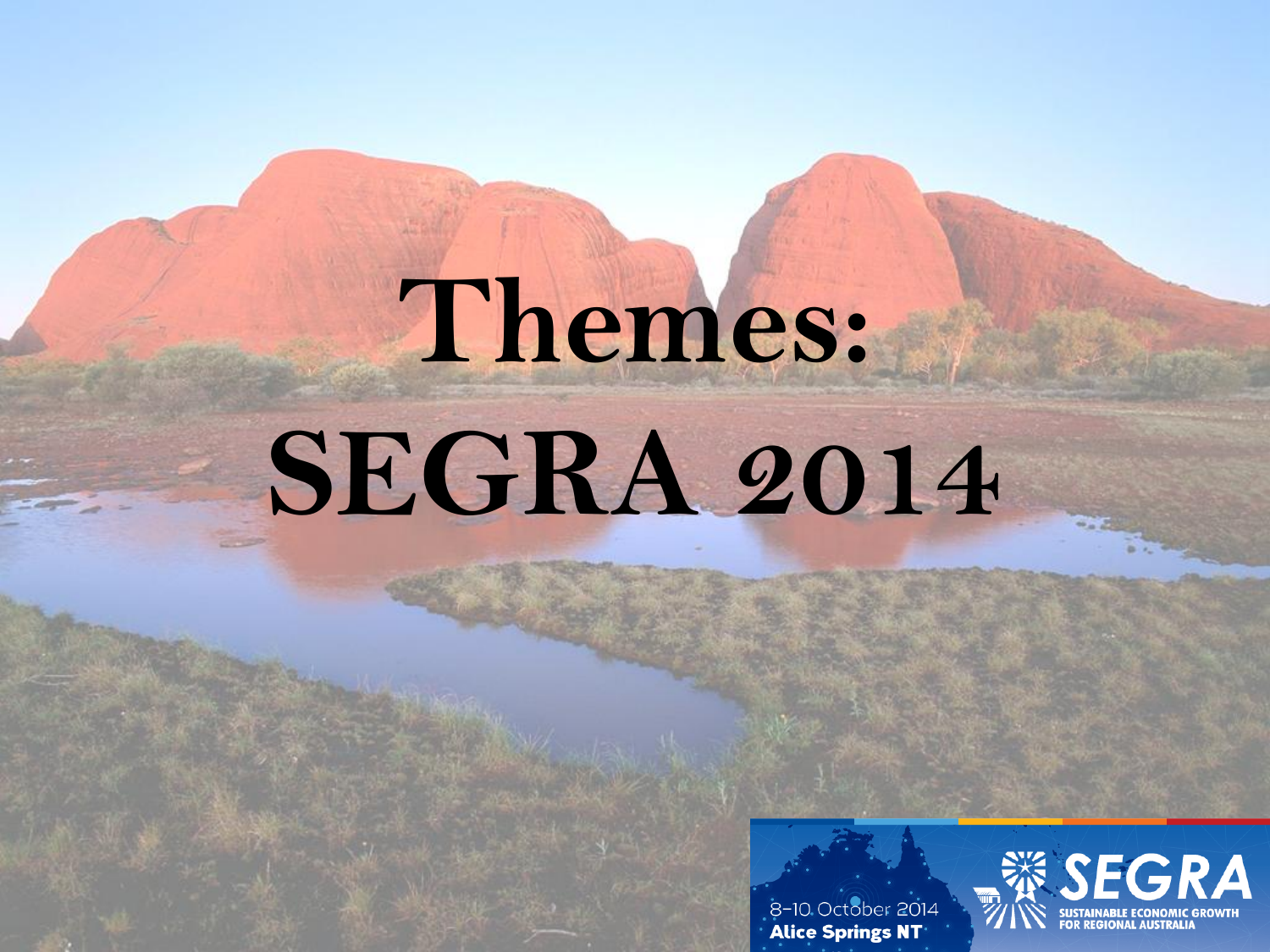## **Its people**

- Human capital development (*especially remote communities)*
- Retention as well as attraction
- Engagement, deliberation and participation
- Adapting to our own (*policy, economic and social)* 'climate' change
- Linking aspirations of communities to strategies



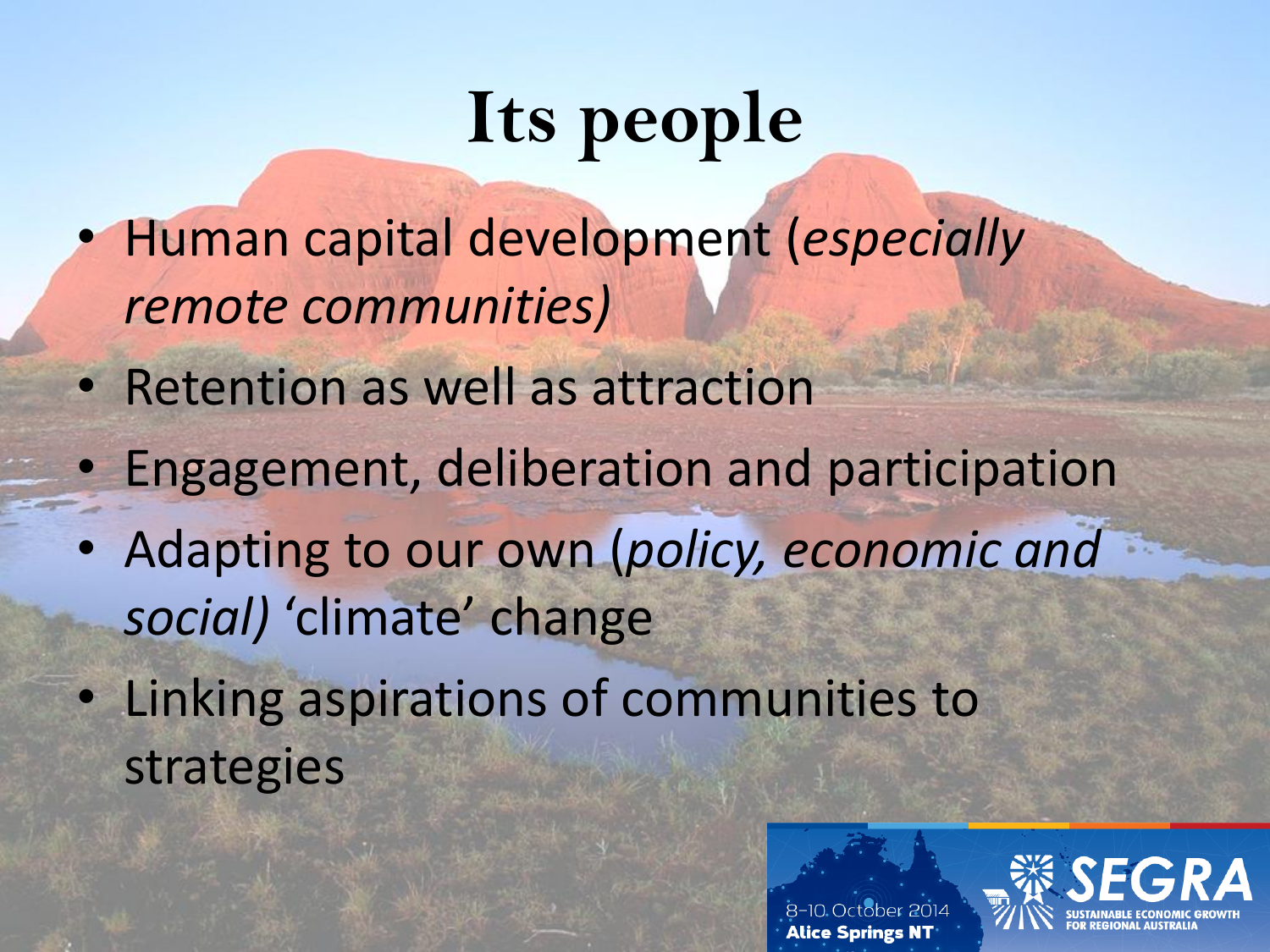### **Community**

- Connecting matters
	- *Collaboration across jurisdictions*
	- *Regions working together*
	- *Digital inclusion*
- Building and maintaining social capital
- Local people decide on futures
- The 'wave' energy in communities
- Creating good habitats



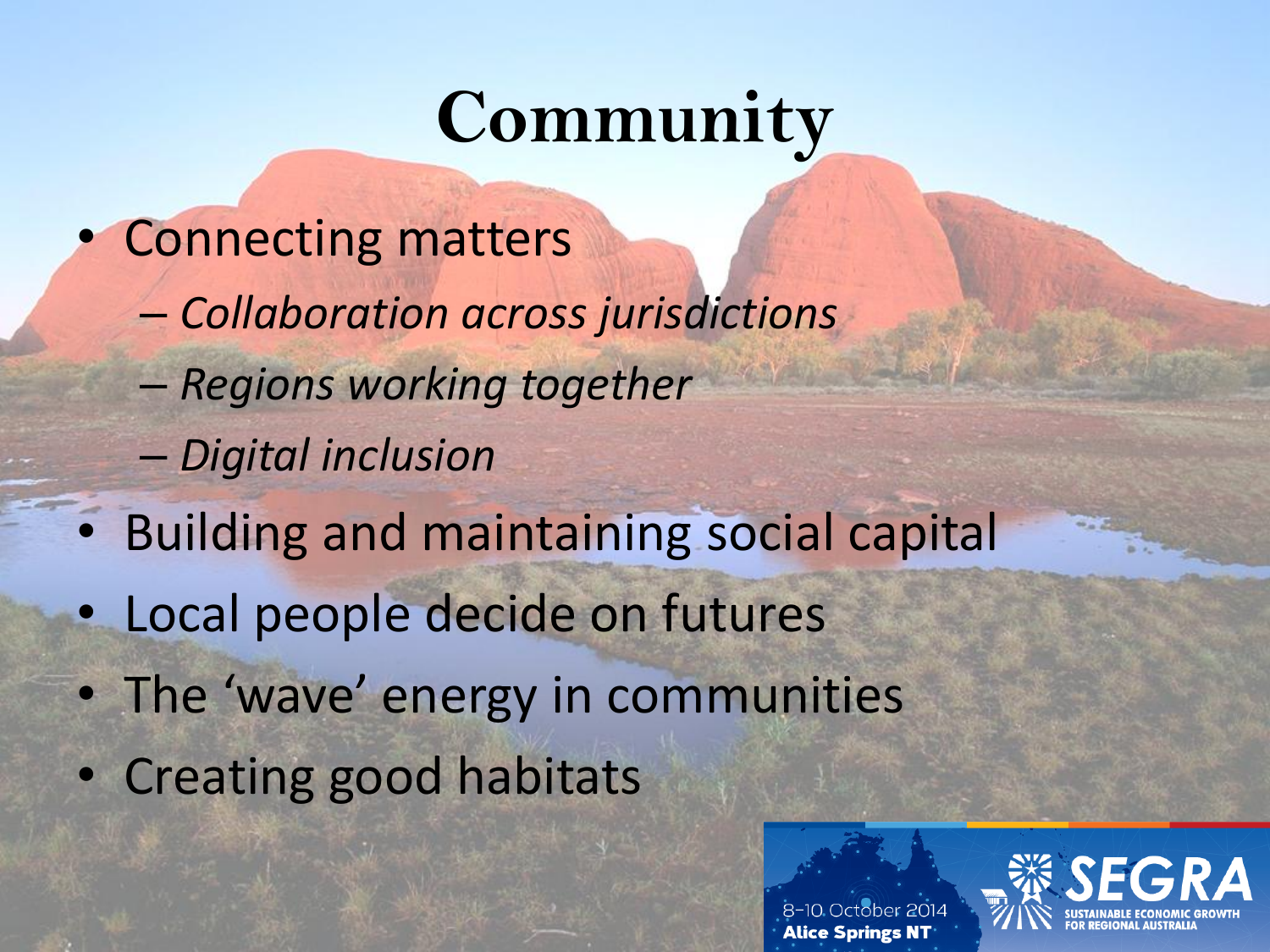### **Industry**

- The fantastic five +
- The potential for tech start-ups
- But mining remains important
	- *Post-boom regional development*
- Agriculture
	- *A deli not a food bowl (higher value products?)*
	- *The challenge of the competitive edge*
- Non-carbon-based energy
- Trade-offs and conflicts between industries

Alice Springs N

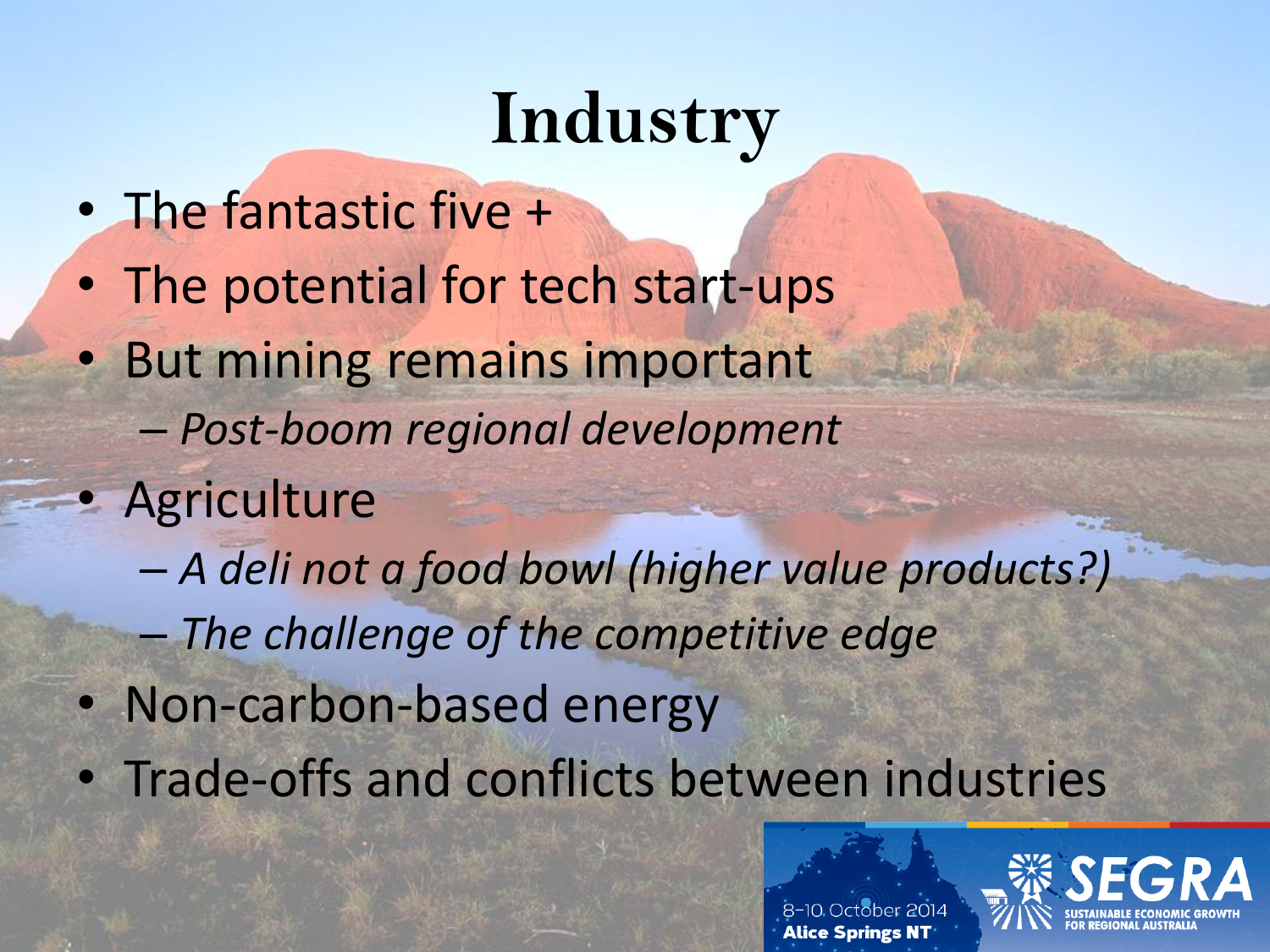#### **Business and investment**

- Indigenous communities and people participating in the real economy
- Enabling entrepreneurs
- Coming to grips with international investment
- Encouraging development of digital strategies
- Tourism
	- *service hubs (but not the silver bullet)*
	- *Harnessing niche tourism for local outcomes*

Alice Springs N